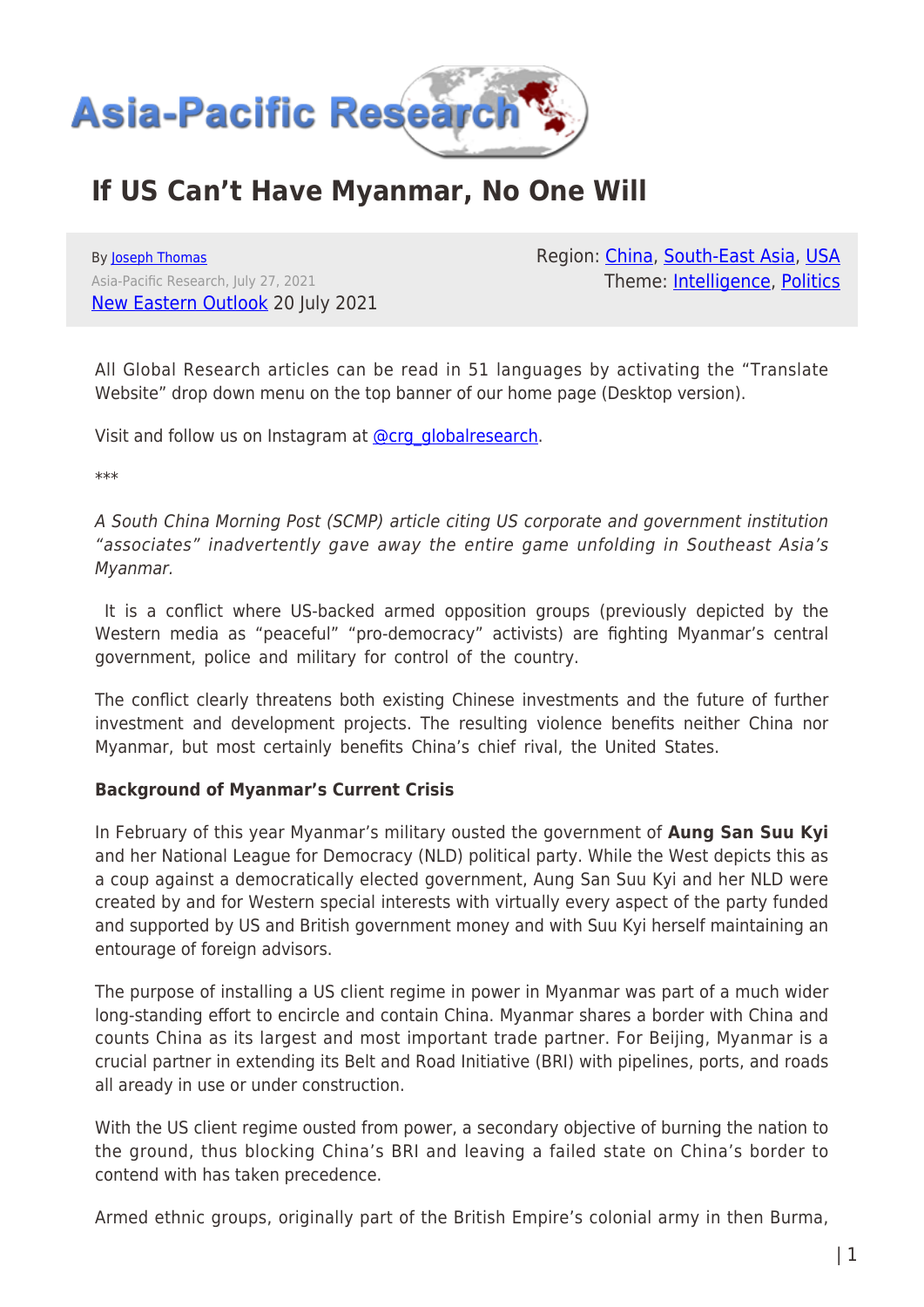armed and trained by both the US and UK during World War 2 and ever since maintained to destabilise Myanmar since achieving independence from Britain in 1948, have stepped up hostilities against Myanmar's current government, police and military.

These ethnic groups are also allegedly providing arms and training to "pro-democracy activists" who have since transformed into what are being called "people's defence forces" (PDF).

PDF militants are not only attacking military positions but are also carrying out a campaign of terrorism, attacking schools, electricity offices and court buildings, [according to](https://www.myanmar-now.org/en/news/as-spate-of-killings-continues-anti-junta-forces-warn-of-more-to-come) even opposition media outlets like [US government-funded](https://www.cjr.org/special_report/myanmars-other-reporters.php) Myanmar Now.

### **Death Squads Seek to Derail Myanmar-China Relations**

With this all in mind, SCMP's [article](https://www.scmp.com/week-asia/politics/article/3139397/west-leaves-void-myanmar-china-ignores-its-own-advice-invest), "As the West leaves a void in Myanmar, China ignores its own advice to invest," ultimately reveals US ambitions in fanning the flames of armed conflict in Myanmar are designed to block Chinese investments, cripple Myanmar's economy and ultimately derail indefinitely China's BRI ambitions in the country.

The article cites associates from the United States Institute of Peace, the [Wilson Centre](https://www.wilsoncenter.org/2011-2013-global-sponsors) and the **[Stimson Centre](https://www.stimson.org/about/transparency/funding-sources/)**, each either directly tied to the US government, or funded by Western corporate-financier interests including arms manufacturers, energy giants, banks and industrial conglomerates.

Their collective narrative is one where China risks investing in a destabilised nation with escalating violence, a narrative well suited for Washington and is encirclement/containment policy toward China.

Little treatment or insight is given to who is fuelling this violence. Weapons do not spring from the ground nor grow on trees. They are manufactured and shipped to the battlefield.

With many militants sporting what are clearly US-manufactured M-16 assault rifles and Eastern Bloc weapons, questions about how they ended up in Myanamr's jungles and on the streets of its towns and cities remain unasked by the Western media.

The US has been revealed to have shipped weapons around the globe to support militancy elsewhere (most notably in Syria). There, Eastern Bloc weapons were procured by the US Central Intelligence Agency and then airlifted to militants operating along and within Syria's borders.

The New York Times in an **article** titled, "Arms Airlift to Syria Rebels Expands, With Aid From CIA," noted:

From offices at secret locations, American intelligence officers have helped the Arab governments shop for weapons, including a large procurement from Croatia, and have vetted rebel commanders and groups to determine who should receive the weapons as they arrive, according to American officials speaking on the condition of anonymity.

There are also US-linked groups operating inside Myanmar's borders including the "Free Burma Rangers" led by former US special operations soldier David Eubank. US [diplomatic](https://search.wikileaks.org/?query=free+burma+rangers&exact_phrase=&any_of=&exclude_words=&document_date_start=&document_date_end=&released_date_start=&released_date_end=&publication_type%5B%5D=3&new_search=False&order_by=most_relevant#results) [cables](https://search.wikileaks.org/?query=free+burma+rangers&exact_phrase=&any_of=&exclude_words=&document_date_start=&document_date_end=&released_date_start=&released_date_end=&publication_type%5B%5D=3&new_search=False&order_by=most_relevant#results) published by Wikileaks reveal that David Eubank and his "Free Burma Rangers" are in regular contact with the US Embassy in Myanmar as well as the US Consulate in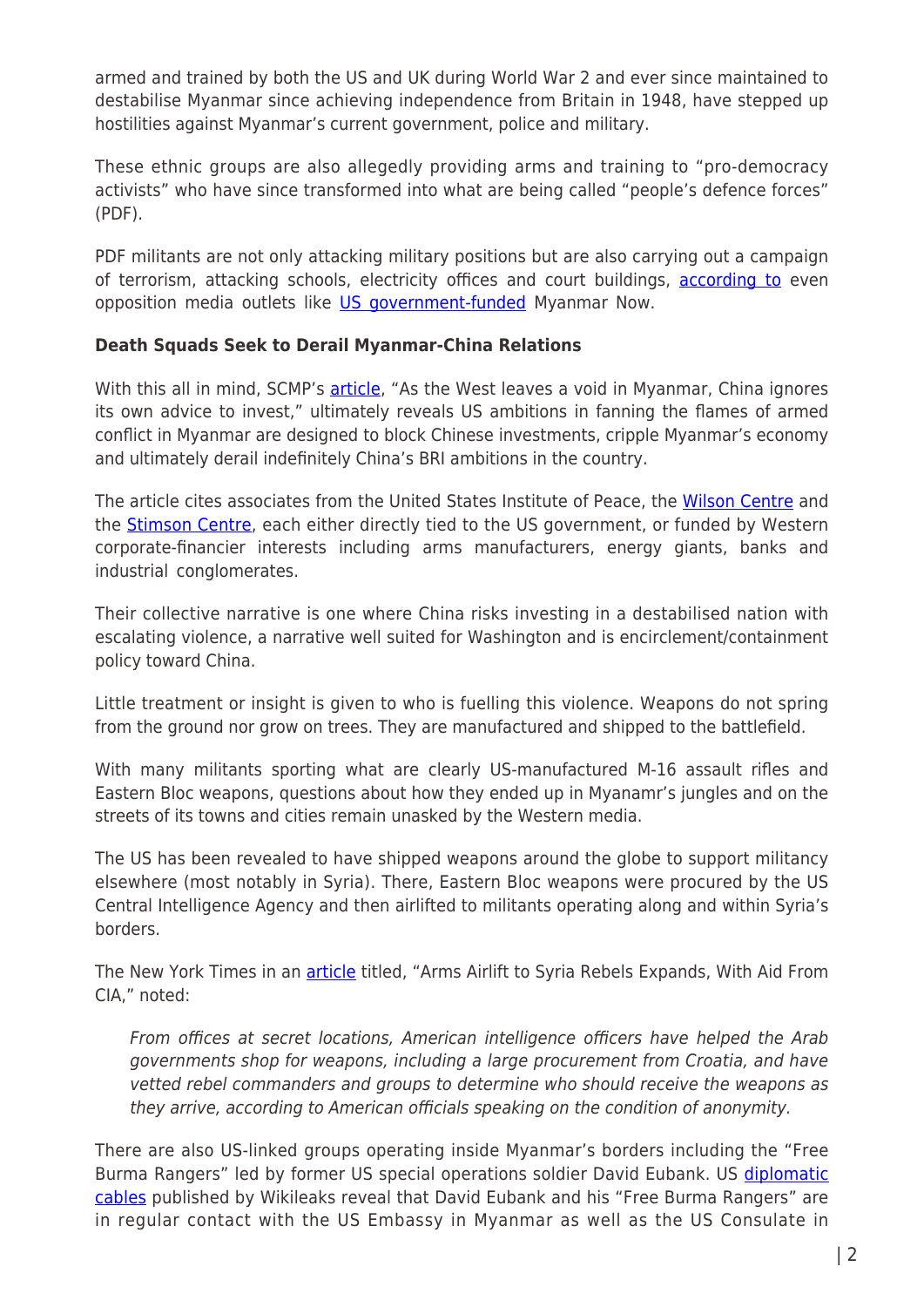neighbouring Chiang Mai, Thailand.

The "Free Burma Rangers" openly provide military training and non-lethal logistical support to ethnic armed groups across Myanmar, [according](https://smallwarsjournal.com/jrnl/art/insurgent-relief-and-assistance-teams-free-burma-rangers-organize-train-equip-sustain) to Small Wars Journal. Videos freely available online show Westerners participating in armed patrols inside of Myanmar suggesting that weapons are also being brought in through these supposed "aid" groups. The participation of "Free Burma Rangers" in Iraq and Syria makes it even clearer that it serves as a front working adjacent to or fully within US foreign policy objectives.

Since February, many of these US-backed armed ethnic groups have taken what was a lowintensity conflict with the central government to a campaign of armed terrorism including within Myanmar's urban centres.

Myanmar Now has daily headlines of murders carried out by PDF militants against local administrators as well as civilians "suspected" of collaborating with the government.

A recent article from July 5, 2021 [titled,](https://myanmar-now.org/en/news/resistance-fighters-in-bago-kill-man-accused-of-helping-military-crush-protest-stronghold) "Resistance fighters in Bago kill man accused of helping military crush protest stronghold," would admit:

Local resistance fighters have claimed responsibility for the killing of a man accused of helping the military carry out its deadly assault against a protest stronghold in Bago in April.

The same article also admitted:

Shortly before the assassination, the Bago branch of the People's Defense Force (PDF) also set off bombs at the Hantharwaddy Township administration office and the township electricity office in Nyaung Wine.

Western "human rights" groups used to politically undermine Myanmar's current government and military have at the same time been deafeningly silent over the campaign of concerted terrorism used by US-backed opposition groups in their attempt at paralysing Myanmar on a local level.

This violence will make control over the country difficult and in turn, make it difficult to implement joint projects with China or even protect existing Chinese-built infrastructure and investments.

While China is depicted by the West as a growing threat to global peace and stability, it was China that was building bridges connecting the divided people of Myanmar together and building dams to power cities like Mandalay, driving development, opening markets and creating opportunities.

Washington's contribution to the region will be deliberately rendering Myanmar a failed state at the heart of Asia, presenting a security threat to its neighbours and a blackhole where once there were economic opportunities and the promise of development.

The SCMP article would note the quandary Washington was presenting Beijing:

Arguing that the situation was now at a crossroads, [Jason] Tower from the US Institute Peace said Beijing could either work with the international community to find a political solution or move forward with economic corridor projects in the face of increasingly